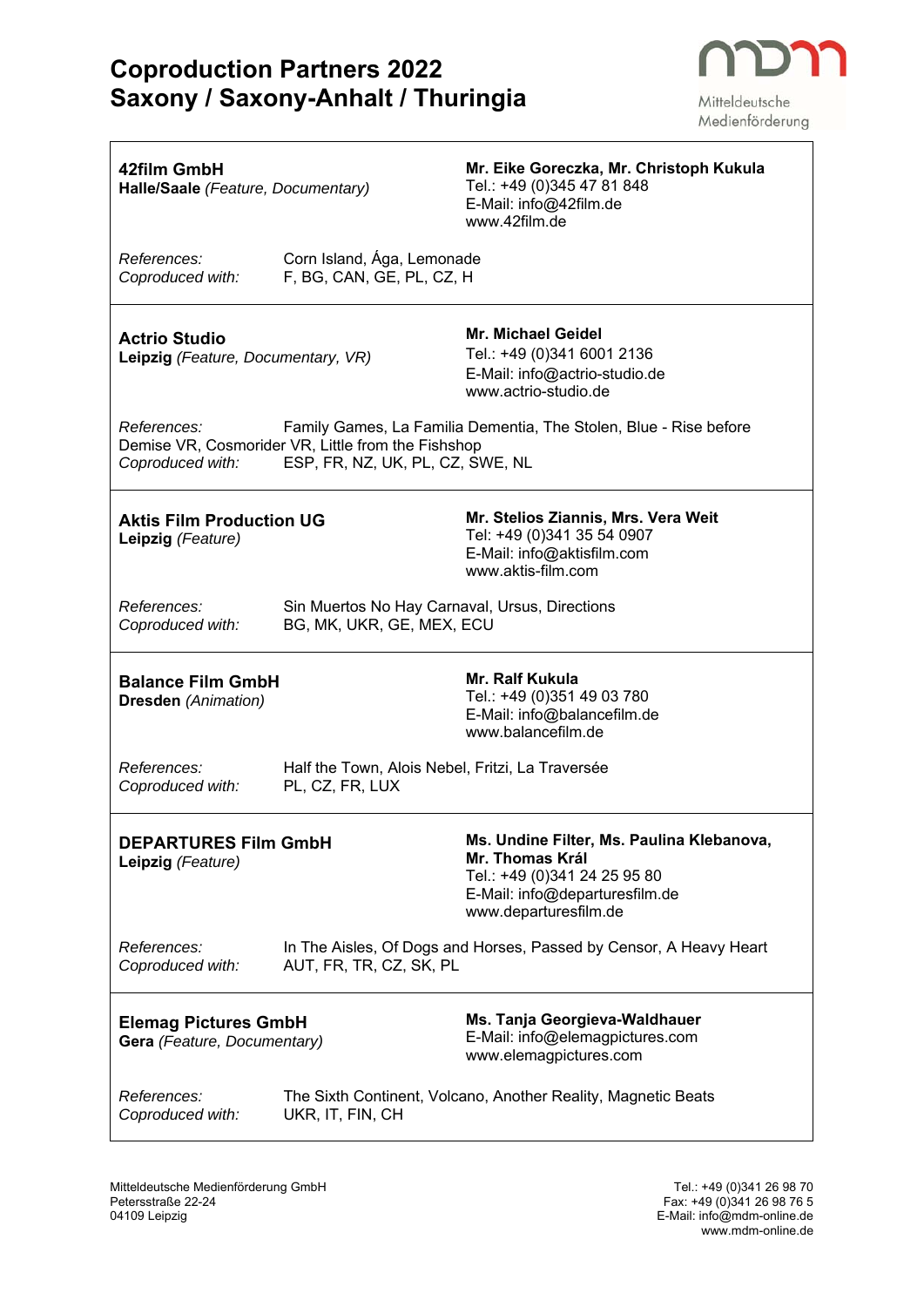$\mathbf{r}$ 



Medienförderung

| filmkombinat Nordost GmbH & Co. KG<br>Dresden (Feature)                                                                                                                              |                                                                          | Mr. Jens Körner<br>Tel.: +49 (0)351 - 46 76 66 7<br>E-Mail: jens.koerner@filmkombinat.de<br>www.filmkombinat.de |  |
|--------------------------------------------------------------------------------------------------------------------------------------------------------------------------------------|--------------------------------------------------------------------------|-----------------------------------------------------------------------------------------------------------------|--|
| References:<br>Coproduced with:                                                                                                                                                      | RO, PL                                                                   | Schultze Gets the Blues, Kino Caravan, If You Go Away                                                           |  |
| <b>Hoferichter &amp; Jacobs GmbH</b><br>Leipzig (Documentary, Feature)                                                                                                               |                                                                          | Mr. Olaf Jacobs<br>Tel.: +49 (0)341 24 13 85 0<br>E-Mail: info@hoferichterjacobs.de<br>www.hoferichterjacobs.de |  |
| References:<br>Coproduced with:                                                                                                                                                      | AUT, SER, SLO, H                                                         | Hitting the German Mark, Beerland, Among Men - Gay in East Germany                                              |  |
| In Good Company GmbH<br>Leipzig (Feature)                                                                                                                                            |                                                                          | Ms. Roshanak Behesht Nedjad<br>E-Mail: info@ingoodcompany.de<br>www.ingoodcompany.de                            |  |
| <i>References:</i><br>Coproduced with:                                                                                                                                               | Mission Ulja Funk, Mitra, Good Bye Germany<br>AUT, SER, SLO, H, POL, LUX |                                                                                                                 |  |
| <b>LOOKS Film &amp; TV GmbH</b><br>Leipzig (Documentary, Feature)                                                                                                                    |                                                                          | Mr. Gunnar Dedio<br>Tel.: +49 (0)341 23 42 91 11<br>E-Mail: info@looksfilm.tv<br>www.looksfilm.tv               |  |
| References:<br>Clash of Futures, 14 – Diaries of the Great War, Afghanistan – I Want My<br>Country Back, Expulsion. Odsun, A Gentle Creature, Mademoiselle Paradis, Michael Kohlhaas |                                                                          |                                                                                                                 |  |
| Coproduced with:                                                                                                                                                                     | NL, FR, AUT, UKR, LTU, CR                                                |                                                                                                                 |  |
| ma.ja.de. fiction GmbH<br>Leipzig (Feature)                                                                                                                                          |                                                                          | <b>Mr. Heino Deckert</b><br>Tel.: +49 (0)341 98 39 69 6<br>E-Mail: leipzig@majade.de<br>www.majade.de           |  |
| References:<br>Coproduced with:                                                                                                                                                      |                                                                          | Donbass, Heavens Above, The Theory of Everything<br>FR, AUT, CH, RU, UKR, NL, LTU, RO, RS, MK, SI, HR           |  |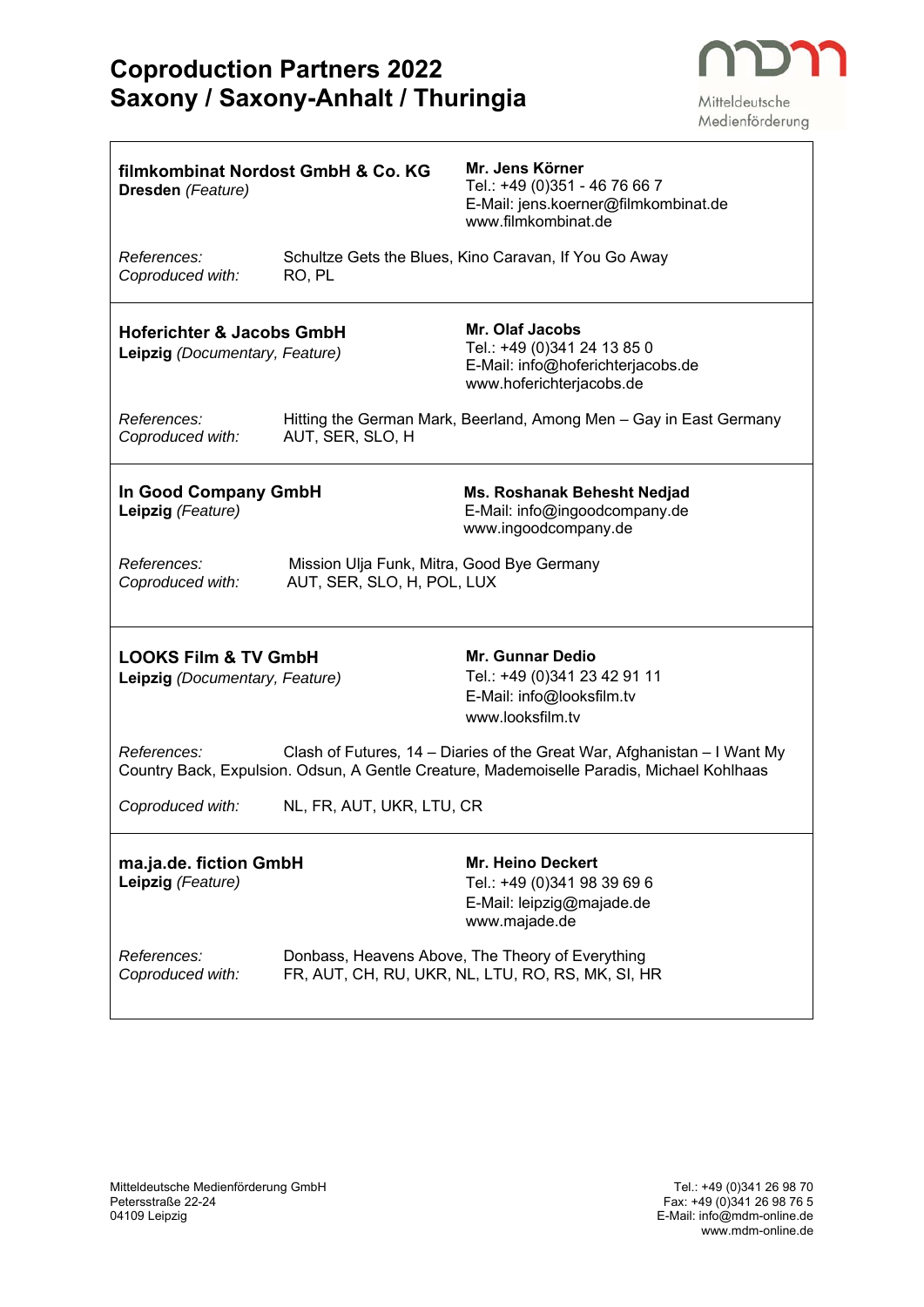

Mitteldeutsche Medienförderung

| ma.ja.de. filmproduktions GmbH<br>Leipzig (Documentary) |                                                                                             | <b>Mr. Heino Deckert</b><br>Tel.: +49 (0)341 98 39 69 6<br>E-Mail: leipzig@majade.de<br>www.majade.de                              |
|---------------------------------------------------------|---------------------------------------------------------------------------------------------|------------------------------------------------------------------------------------------------------------------------------------|
| References:<br>Coproduced with:                         | Aquarela, Invisible Demons, Heimat is a Space in Time<br>UK, DK, GL, FI, NL, JP, PL, IT, HR |                                                                                                                                    |
| <b>Mideu Films GmbH</b><br>Erfurt (Feature)             |                                                                                             | Ms. Ingelore König<br>Tel.: +49 (0)361 65 86 60<br>E-Mail: office.erfurt@mideufilms.de<br>www.kinderfilm-gmbh.de                   |
| References:<br>Coproduced with:                         | Ever After, Paula, Orange Days<br>FR, CZ                                                    |                                                                                                                                    |
| <b>Mideu Films GmbH</b><br>Halle/Saale (Animation)      |                                                                                             | <b>Ms. Grit Wißkirchen</b><br>Tel.: +49 (0)345 20 56 90<br>E-Mail: office.halle@mideufilms.de<br>www.motionworks.eu                |
| References:<br>Coproduced with:                         | Mullewapp, The Adventures Of Young Marco Polo, Coppelia<br>UK, IRL, CAN, LUX, FR, B         |                                                                                                                                    |
| <b>Neue Bioskop Film GmbH</b><br>Leipzig (Feature)      |                                                                                             | Mr. Martin Rohé, Mr. Dietmar Güntsche<br>Tel.: +49 (0)341 21 33 91 11<br>E-Mail: info@bioskop.de<br>www.neuebioskopfilm.de         |
| References:<br>Fred?                                    |                                                                                             | The Operative, Jack, Chalet Girl, Eight Miles High, Alaska.de, Where is                                                            |
| Coproduced with:                                        | AUT, CH, UK, CAN, F, ISR                                                                    |                                                                                                                                    |
| <b>Neue Celluloid Fabrik</b><br>Leipzig (Documentary)   |                                                                                             | Mr. Jürgen Kleinig<br>Tel.: +49 (0)341 92 70 48 13<br>E-Mail: jk@neue-celluloid-fabrik.de<br>http://www.neue-celluloid-fabrik.de   |
| References:                                             | Muhi - Generally Temporary, Shalom Italia, 10 Billion - What's on Your                      |                                                                                                                                    |
| Plate?<br>Coproduced with:                              | <b>ISR</b>                                                                                  |                                                                                                                                    |
| Leipzig (Feature)                                       | <b>Neue Mediopolis Filmproduktion GmbH</b>                                                  | <b>Mr. Alexander Ris</b><br>Tel.: +49 (0)341 30 37 22 4<br>E-Mail: leipzig.office@mediopolis-online.de<br>www.mediopolis-online.de |
| References:<br>Coproduced with:                         | Come To My Voice, Circles, The Judgment, One Floor Below<br>SER, HR, TR, BG, RO             |                                                                                                                                    |

Mitteldeutsche Medienförderung GmbH<br>Petersstraße 22-24 Mitteldeutsche Medienförderung GmbH<br>Petersstraße 22-24 Fax: +49 (0)341 26 98 70<br>D4109 Leipzig Fax: +49 (0)341 26 98 76 5<br>E-Mail: info@mdm-online.de 04109 Leipzig E-Mail: info@mdm-online.de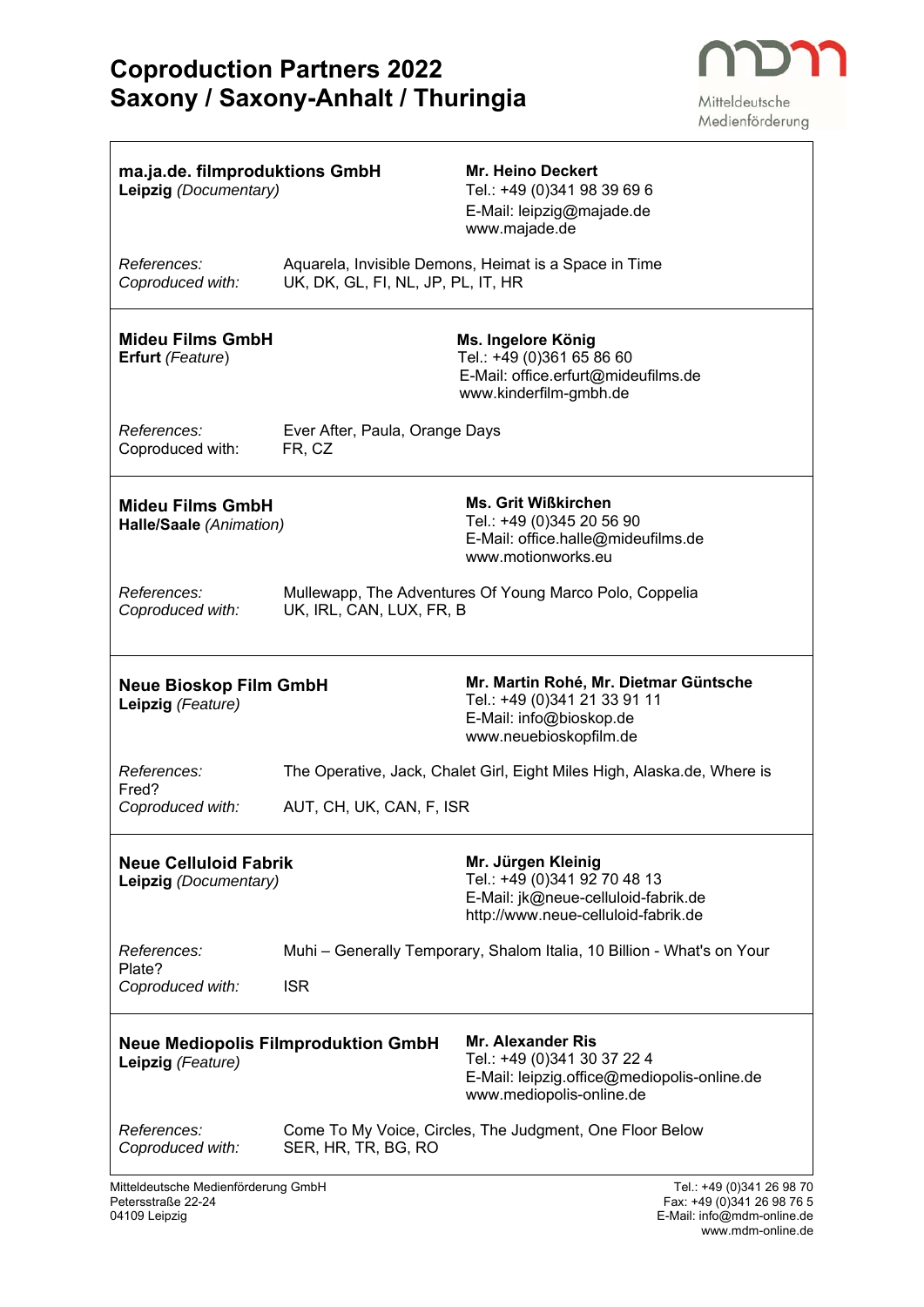

 $\overline{\mathbb{I}}$ 

Medienförderung

| NFP media rights GmbH & Co. KG<br>Halle /Saale (Feature)          |                                                                     | Mr. Alexander Thies, Mr. Stefan Thies<br>Tel.: +49 (0)345 47 80 55 5<br>E-Mail: mediarights@NFP.de<br>www.nfp.de    |
|-------------------------------------------------------------------|---------------------------------------------------------------------|---------------------------------------------------------------------------------------------------------------------|
| References:<br>Coproduced with:                                   | Bonhoeffer - Agent of Grace, Luther, Schweitzer<br>FR, UK, ZAF, USA |                                                                                                                     |
| ostlicht Filmproduktion GmbH<br>Weimar (Feature)                  |                                                                     | Mr. Guido Schwab, Mr. Marcel Lenz<br>Tel.: +49 (0)364 87 74 55 5<br>E-Mail: info@ostlicht.de<br>www.ostlicht.de     |
| References:<br>World,<br>Coproduced with:                         | The Nile Hilton Incident<br>BG, SER, DK, S, NL                      | My Extraordinary Summer with Tess, Invisible Sue, TILT, White White                                                 |
| <b>Pallas Film GmbH</b><br>Halle/Saale (Feature)                  |                                                                     | <b>Mr. Thanassis Karathanos</b><br>Tel.: +49 (0)345 67 87 32 3<br>E-Mail: office@pallasfilm.de<br>www.pallasfilm.de |
| References:<br>Coproduced with:                                   | FR, RUS, PL, GR, UK, ZAF, USA                                       | Ayka, Smuggling Hendrix, Clouds of Sils Maria, Slack Bay, Centaur                                                   |
| <b>Reynard Films GbR</b><br>Leipzig (Feature, Documentary, VR)    |                                                                     | <b>Mr. Georg Neubert</b><br>Tel.: +49 (0)341 24 06 22 13<br>E-Mail: georg@reynardfilms.com                          |
| References:<br>Coproduced with:                                   | FR, JOR, QAT, LBN, EG                                               | It's a sad and beautiful World, Bioluminiscence, The Key                                                            |
| <b>Rohfilm Productions GmbH</b><br>Leipzig (Feature, Documentary) |                                                                     | Mr. Benny Drechsel<br>Tel.: +49 (0)341 39 37 84 60<br>E-Mail: contact@rohfilm.de<br>www.rohfilm-productions.com     |
| References:<br>Coproduced with:                                   | FR, B, IND, RO, BG                                                  | Touch Me Not, Young Karl Marx, Lunchbox, Great Freedom                                                              |
| <b>Rohfilm Factory GmbH</b><br>Leipzig (Feature, Documentary)     |                                                                     | Mr. Karsten Stöter<br>Tel.: +49 (0)341 58 15 21 40<br>E-Mail: info@rohfilmfactory.de<br>www.rohfilmfactory.de       |
| References:<br>Coproduced with:                                   | FR, B, IND, N, S, NL                                                | Young Karl Marx, Lunchbox, What Will People Say                                                                     |

www.mdm-online.de